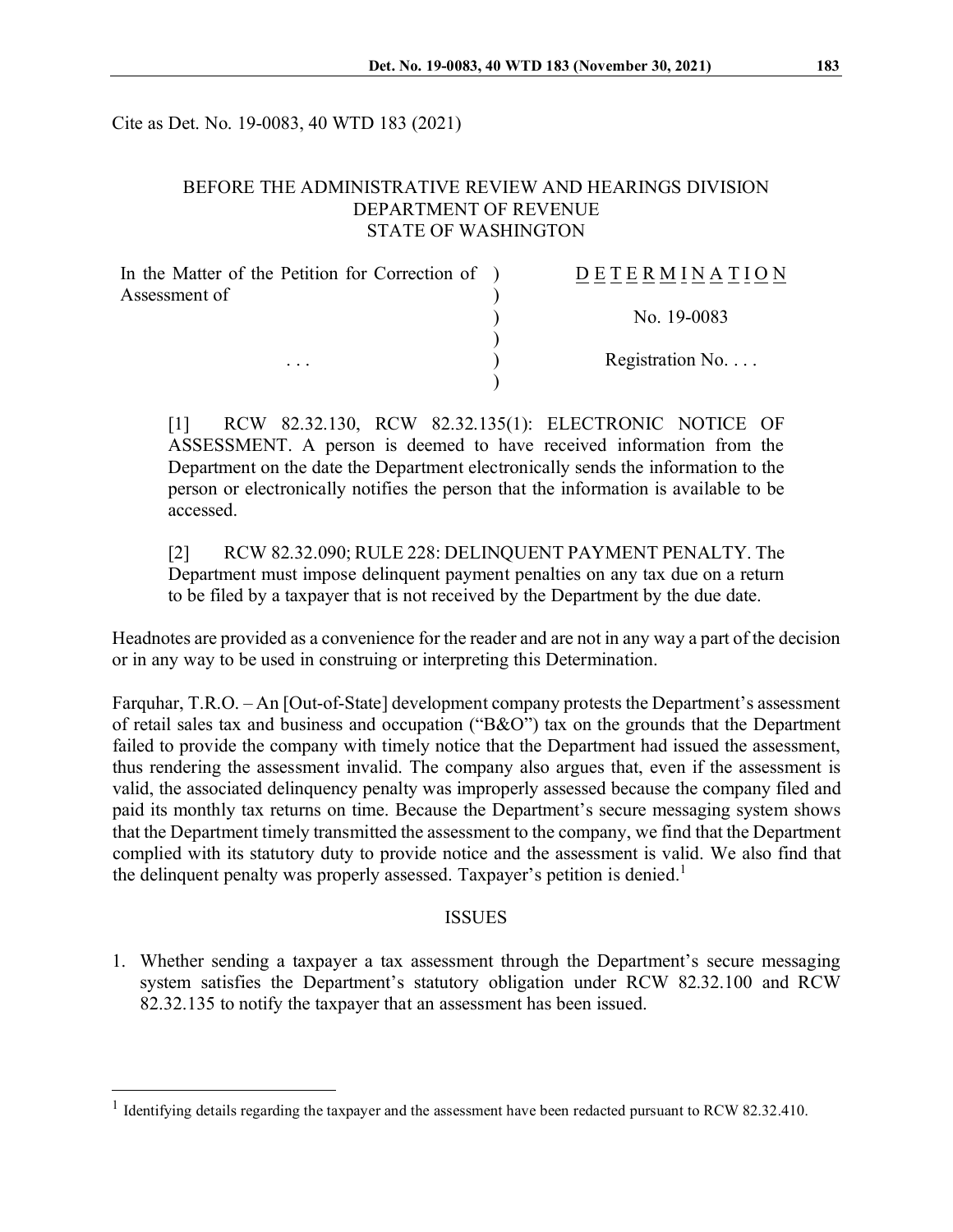2. Whether the Department properly assessed the delinquent penalty against Taxpayer under RCW 82.32.090 and WAC 458-20-228.

## FINDINGS OF FACT

. . . ("Taxpayer") was an [Out-of-State] development company that specialized in home building and remodeling. Taxpayer operated in Washington from 2013 to 2017. Taxpayer stopped doing business in 2017.

While Taxpayer was registered to do business in Washington, it maintained an online account with the Department. At all times relevant to this case, the account was linked to an email address belonging to Taxpayer's account manager  $\dots$  ("Manager").<sup>[2](#page-1-0)</sup> An online account allows a taxpayer to file returns, make payments, and send and receive secure messages between the taxpayer and the Department. Whenever the Department sends a secure message, the message itself is deposited into the taxpayer's secure inbox on the Department's website. At the same time, the system sends an email to the email address associated with the account notifying the taxpayer that they have a new message in their secure inbox. To view the message, the taxpayer then logs on to the Department's website and accesses their secure inbox. Any time a secure message is sent, opened, or deleted, the system records the date and time of the action, as well as the identity of the user that initiated the action.

In September of 2016, the Department's Audit Division ("Audit") began a review of Taxpayer's books and records for the period of May 1, 2013, through December 31, 2016 ("the Audit Period"). Following its review, Audit determined that Taxpayer had incorrectly reported its income and owed retail sales tax and retailing business and occupation ("B&O") tax. Audit assessed retailing B&O tax on \$ . . . in unreported income and assessed retail sales tax on \$ . . . in unreported sales that occurred during the course of the Audit Period.

On May 11, 2017, Audit issued an assessment in the amount of \$ . . . ("the Assessment"). The Assessment included \$ . . . in retail sales tax, \$ . . . in retailing B&O tax, \$ . . . in delinquency penalties, \$ . . . in interest, and a \$ . . . assessment penalty. The Assessment directed Taxpayer to pay the amount due on or before June 12, 2017. The Department sent an electronic copy of the Assessment to Taxpayer using the secure messaging system and a hardcopy via regular mail. The Department sent the hardcopy to the address the Department had on file for the Taxpayer, which is the same address that appears on Taxpayer's Review Petition.

Taxpayer failed to pay the Assessment by the due date and, as a result, the Department issued a tax warrant on July 12, 2017, in the amount of  $\$\ldots$   $^{3}$  $^{3}$  $^{3}$  The warrant amount included the amount of the Assessment, plus additional interest and penalties incurred since the due date. Taxpayer failed to pay the warrant by the July 24, 2017, due date and the Department began the process of levying Taxpayer's bank account on August 7, 2017.

<span id="page-1-0"></span> $2$  The Manager attended the hearing held on this matter, on September 5, 2018, and confirmed that the email address the Department had on file was hers. The same email address appears on the data contained in the secure messages discussed below, as well as on Taxpayer's registration with the Secretary of State.

<span id="page-1-1"></span> $3$  Tax Warrant No.  $\dots$ .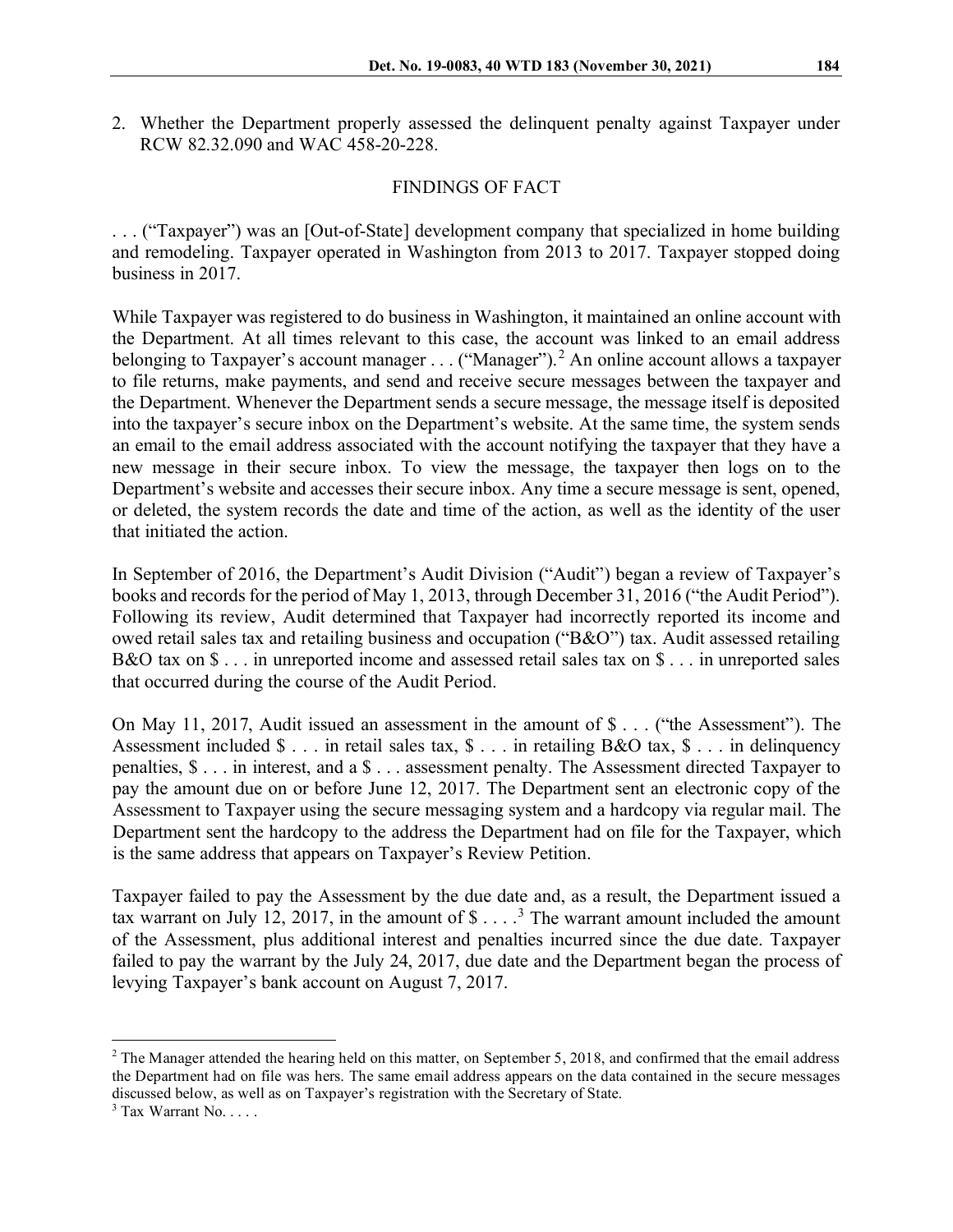On September 11, 2017, an employee ("the CPA") from . . . contacted the Department and stated that he had been hired by Taxpayer to assist with the audit. The CPA provided Audit with additional information regarding Taxpayer's business activities and Audit agreed to issue an adjustment to the Assessment.<sup>[4](#page-2-0)</sup>

On January 11, 2018, Audit issued a post-assessment adjustment ("PAA"), which reflected a \$... . reduction in Taxpayer's tax liability. The PAA included additional interest and penalties incurred since the Assessment's due date. The total amount due was  $\hat{\mathbf{S}} \dots$ , which included  $\hat{\mathbf{S}} \dots$  in retail sales tax,  $\$\dots$  in retailing B&O tax,  $\$\dots$  in delinguency penalties,  $\$\dots$  in interest, a  $\$\dots$ assessment penalty, and a \$ . . . late payment penalty.

On April 13, 2018, Taxpayer submitted a timely petition for review of the PAA.<sup>[5](#page-2-1)</sup> Taxpayer argues that it never received the electronic copy or hardcopy of the notice of the Assessment. Therefore, Taxpayer argues that the entire Assessment – including taxes, penalties, and interest – is invalid and must be cancelled because the Department failed to notify Taxpayer that it had issued the Assessment. Taxpayer also argues that, even if the Assessment is valid, the delinquency penalties were improperly assessed because "[a]ccording to [Taxpayer's] bookkeeper, [Taxpayer] filed monthly tax returns and paid the amounts due on those returns. Therefore, it was improper to assess the delinquency penalty under RCW 82.32.090(1) and it should be removed." *See* Taxpayer's Review Petition, Page 3.

During our review of Taxpayer's claims, we obtained a copy of the secure message containing the Assessment notice that was sent to Taxpayer. The timestamp on the message shows that it was sent on May 10, 2017, at 1:29 PM. The message consists of a single line of text that reads as follows: "Your audit results are attached." Attached to the message were electronic copies of the Assessment invoice, the audit narrative (a written explanation of the audit procedures and results), and Audit's Excel workbook. Technical data provided by the Department's Information Services division ("IS") confirms that Audit transmitted the message on the date and time referenced in the message. The data also shows that Taxpayer never opened the message. On August 30, 2018, IS confirmed that the message remained, unread, in Taxpayer's secure inbox. IS was unable to provide data regarding the notification email sent to Taxpayer but confirmed that the email address on file matched the address the Manager admitted to using.

IS also provided data regarding nine other secure messages the Department sent to Taxpayer between October 4, 2013, and June 7, 2017.

<span id="page-2-0"></span><sup>4</sup> Between November 2017 and January 2018, the Department also requested the CPA submit a financial statement for Taxpayer and confirm whether or not Taxpayer was still doing business. The CPA failed to respond to those requests, despite responding to other communications with the Department during that time. Due to the CPA's failure to respond, the Department initiated a business license revocation proceeding. The Department sent the revocation hearing notice to Taxpayer via first class mail, but Taxpayer never responded. Taxpayer failed to appear at the revocation hearing held on January 3, 2018, and Taxpayer's business license was revoked on February 5, 2018. The Department closed its account on the same day.

<span id="page-2-1"></span> $5$  The Department granted Taxpayer an extension on the deadline to file its petition. Thus, pursuant to WAC 458-20-100(3)(a), the petition was considered timely.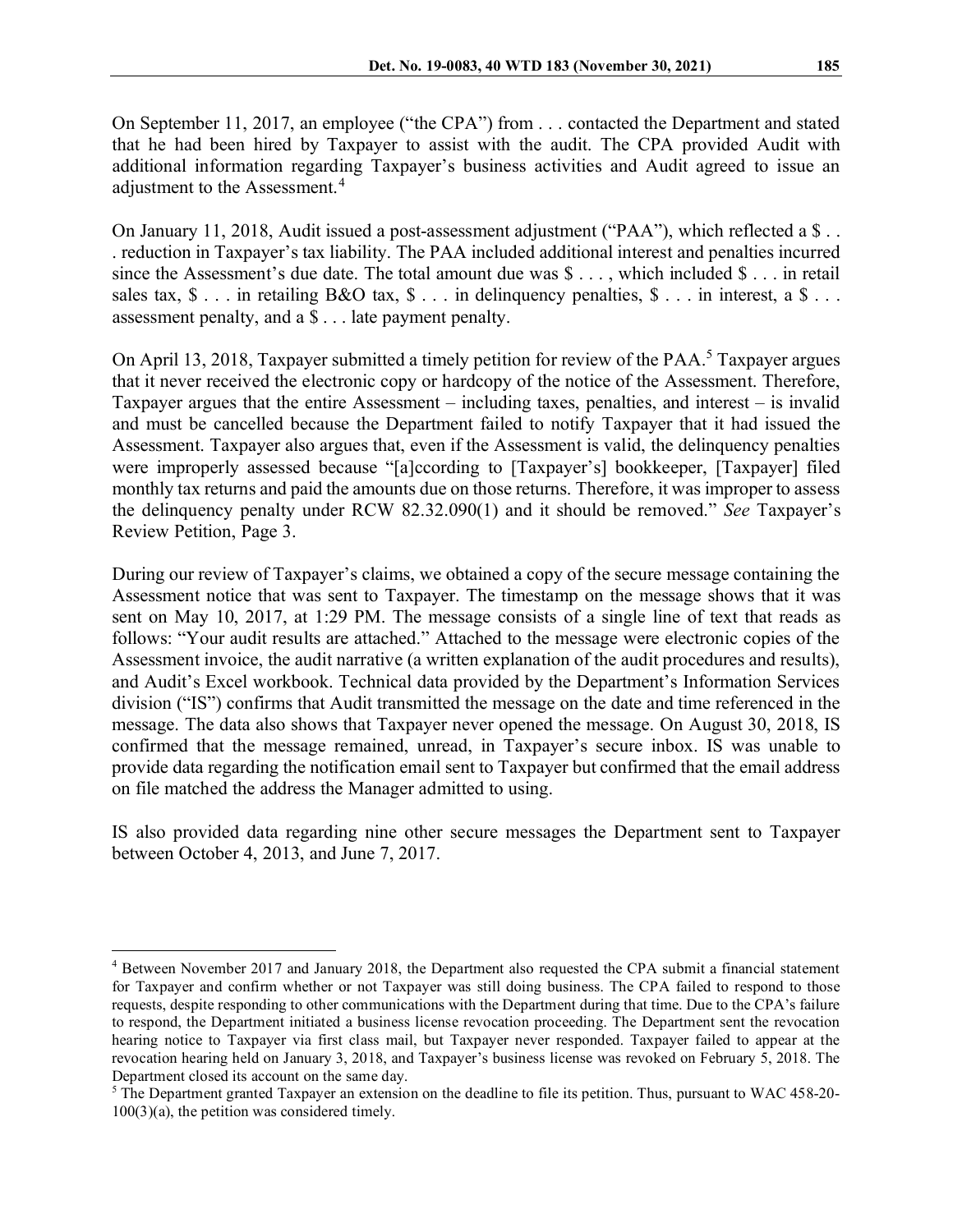| Date Sent  | <b>Date Opened</b> | <b>Opened By</b> | <b>Message Type</b>                |
|------------|--------------------|------------------|------------------------------------|
| 10/04/2013 | 01/23/2014         | [Manager]        | Notice of Delinquency              |
| 11/04/2013 | 01/23/2014         | [Manager]        | Notice of Delinquency              |
| 01/07/2014 | 01/23/2014         | [Manager]        | Notice of Delinquency              |
| 11/07/2014 | N/A                | N/A              | Notice of Delinquency <sup>6</sup> |
| 07/06/2015 | 07/21/2015         | [Manager]        | <b>Reseller Permit Expiration</b>  |
| 09/03/2015 | 09/03/2015         | [Manager]        | Notice of Delinquency              |
| 02/08/2016 | 02/16/2016         | [Manager]        | Notice of Delinquency              |
| 05/06/2016 | 05/02/2017         | [Manager]        | Notice of Delinquency              |
| 05/10/2017 | N/A                | N/A              | <b>Your Audit Results</b>          |
| 06/07/2017 | 06/07/2017         | [Manager]        | Notice of Delinquency              |

The messages, along with the Assessment message sent on May 10, 2017, are summarized in the following table:

# ANALYSIS

### *1. Notice of the Assessment*

After issuing an assessment against a taxpayer, the Department must "notify the taxpayer by mail, or electronically as provided in RCW 82.32.135, of the total amount of such tax, penalties, and interest." RCW 82.32.100(2). Under RCW 82.32.135(1), whenever the Department is required to send "any assessment, notice, or any other information to persons by regular mail" it must instead provide the document or information electronically. If the document or information is subject to confidentiality provisions, the Department must "use methods reasonably designed to protect the information from unauthorized disclosure." RCW 82.32.135(2). [The Department does not have the responsibility of sending the information both electronically and by regular mail.]

When the Department sends information or documents to a taxpayer electronically, the taxpayer is deemed to have received the information "on the date that the department electronically sends the information to the person [or electronically notifies the person that the information is available to be accessed by the person.]" RCW 82.32.135(3); see also Det. No. 16-0225, 35 WTD 639 (2016) (taxpayer found to have received secure messages on the day the Department sent them, even though taxpayer failed to update the email address associated with the secure messaging system). "Failure of the taxpayer to receive such notice or order whether served, mailed, or provided electronically as provided in RCW 82.32.135 shall not release the taxpayer from any tax or any increases or penalties thereon." RCW 82.32.130.

Here, the Department transmitted the Assessment to Taxpayer on May 10, 2017, via the Department's secure messaging system. The evidence provided to us by IS confirms that the message was sent on May 10, 2017, and as of August of 2018 the message still exists in Taxpayer's inbox. Therefore, Taxpayer is deemed to have received the Assessment on May 10, 2017, pursuant to RCW 82.32.135(3).

<span id="page-3-0"></span><sup>6</sup> This message was deleted, but not opened, by the Manager's login ID.